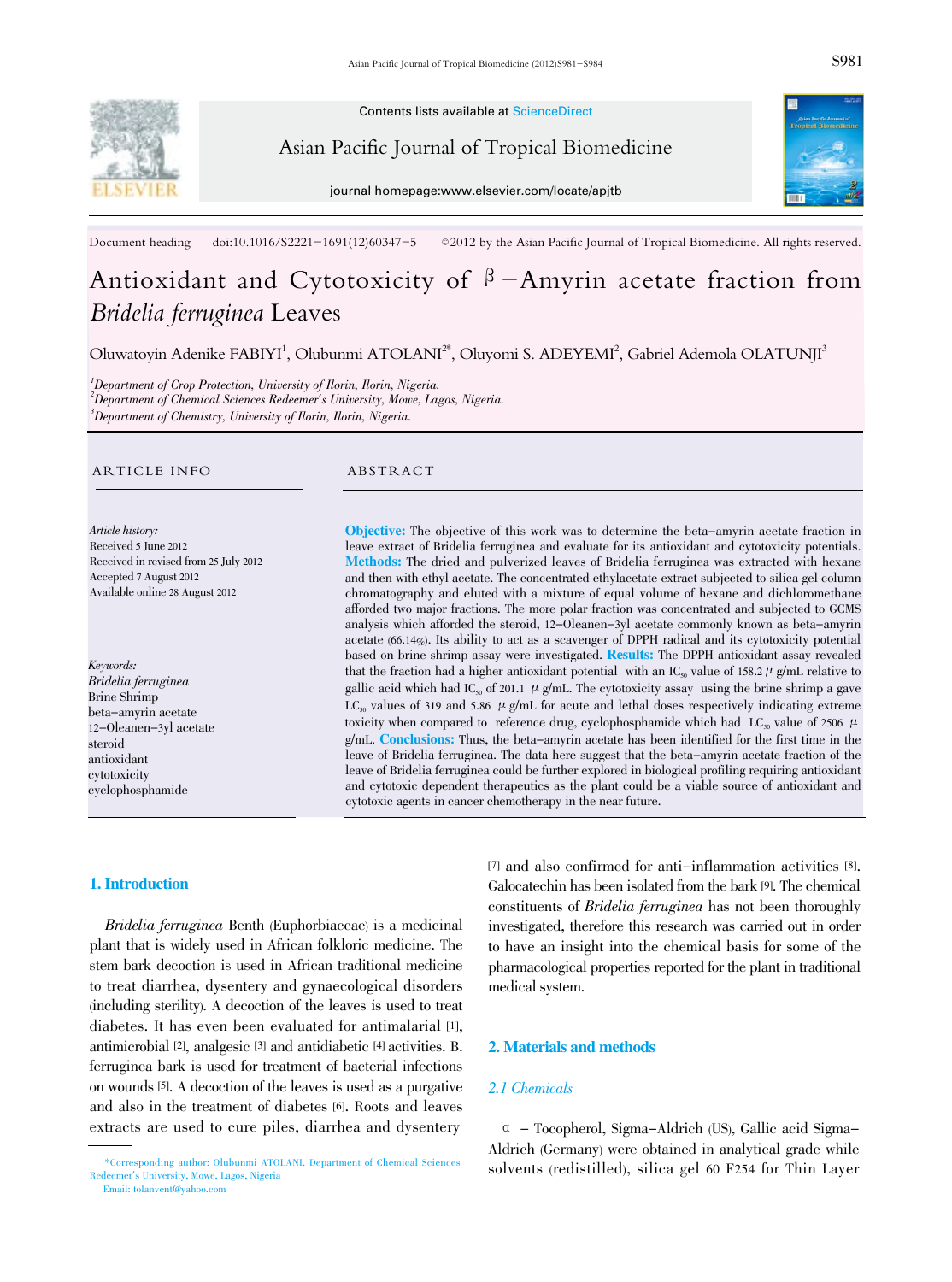Chromatography, TLC, silica gel 60 with mesh  $100 - 120$   $\mu$  m for gravity column chromatography, and vanillin spray reagent were obtained from the Department of Chemistry, University of Ilorin, Nigeria.

#### 2.2 Instruments

A Gas Chromatography- Mass Spectroscopy (GCMS-QP 2010) PLUS (Shimadzu Japan) system coupled with a finigan MAT ion trap detector was used with the column being an RTX5MS column packed with 100% grade dimethylpolysiloxane. The GC-MS was operated under the following conditions; column temperature was initially held at 60°C for 5 min with injection volume of <sup>1</sup> μL and then programmed to rise at the rate of <sup>5</sup>°C per minute to 250°C. The injector temperature was set at 200°C while the detector (mass spectrophotometer) temperature was maintained at 250°C. Helium was used as the carrier gas at a linear velocity of 46.3 cm sec-1 and pressure of 100.2 Kpa. Ionization mode was electron impact (EI) at a voltage of 70 eV. Identification of the components was carried out using the peak enrichment technique of reference compounds and as final confirmation of the peak identification by GC-MS, their spectral were compared with those of NIST library mass spectra.

# 2.3 Samples and sample preparation

 Bridelia ferruginea leaves were obtained from Bode Saadu village in Kwara state Nigeria and taxonomically authenticated by Prof. F.A. Oladele of Plant Biology Department of the University of Ilorin, Ilorin, Nigeria. They were air dried at room temperature (27 0C) for two months after which they were pulverised using the laboratory mill (Christy and Norris Ltd Machine type 8). 1 Kg of the pulverised material was extracted successively (cold) with n-hexane and ethyl acetate for five days each. The ethyl acetate extract was filtered and concentrated using a rotary evaporator under vacuum to obtain the crude extract, BRDF/EtOAc. 30 g of the crude extract, was subjected to open column chromatography on silica gel using a glass column 10cm diameter 50cm long. The extract was eluted with petroleum ether and then with a mixture of equal volume of petroleum ether and dichloromethane. Thirty-five fractions of about 50 ml each were collected and later combined into two major fractions A and B based on the TLC profile. The concentrated fraction B was later subjected to GCMS analysis as well as antioxidant and cytotoxicity assays.

# 2.4 Tests for steroid

Salkowski reaction: A small quantity of fraction B was dissolved in chloroform and a few drops of concentrated sulfuric acid were added to the solution. A reddish color was seen in the upper chloroform layer [10].

The DPPH assay used for the determination of antioxidant power of a sample is a standard procedure based on the spectroscopic measurement of the free radical scavenging ability of test substances towards the stable radical [11, 12]. The free radical scavenging activity of the extract was examined in vitro using the DPPH assay. This spectrophotometric assay was carried out according to the method previously described with minor modifications [10, 13]. The DPPH free radical was prepared at a 0.1 mM concentration in methanol and protected from light after preparation. Stock solutions of the analytes (1mg/mL) was prepared and diluted to final concentrations of 500, 250, 200, 100 and 50  $\mu$  g/mL in methanol. 1 mL of 0.1 mM DPPH methanol solution was added to solutions of the sample or standards (α-tocopherol and gallic acid separately) and incubated for 30 minutes in the dark. The absorbance was determined at 518 nm. Blank experiment was also carried out to determine the absorbance of DPPH before interacting with the sample. The antioxidant activity, AA was calculated using the equation given below. The IC50 was determined on graphpad prism 3 software through a non-regression analysis. The IC50 was taken as the concentration that scavenged 50% of the radicals.

# $AA = 100 \times [(Abscontrol - Abssample)]/(Abscontrol)$

#### 2.6 Artemia Salina Lethality Test

Bioactive compounds are usually very toxic at high doses. The brine shrimp larva Artemia salina is highly sensitive to a variety of chemical substances and therefore used for the preceding determination of cytotoxicity. The method described by Hossain et al., [14] was adopted with slight modifications. The sample was dissolved in DMSO and made up with natural seawater to 5mL in four different concentrations (1000, 200, 20 and 2  $\mu$  g/ml). The test was carried out in replicate and included a control with only DMSO in seawater. Eggs were sown in natural sea water and nauplii were obtained after 48 hours and inoculated with the test samples. After one hour and 20 hours of incubation at room temperature in the light, the number of survivors in each test tube was calculated for acute and lethal toxicity respectively. Cyclophosphamide was used as a standard cytotoxic test drug. Using the dose response curve, the LC50 was determined on graphpad prism 3 software through a non-regression analysis.

# 3.1 RESULTS

Table 1 shows the GCMS result of fraction B. It revealed 12-Oleanen-3yl acetate (Fig. 1, 2 and 3) also known as betaamyrin acetate  $(66.14 \%)$  as the major component. Its isomer, alpha amyrin acetate occurred in a less significant amount (8.53  $\%$ ) with it. The antioxidant assay showed an IC<sub>50</sub> value of 158.2  $\mu$  g/mL which is quite significant compared with that of the gallic acid, 201  $\mu$  g/mL. Artemia salina test showed an acute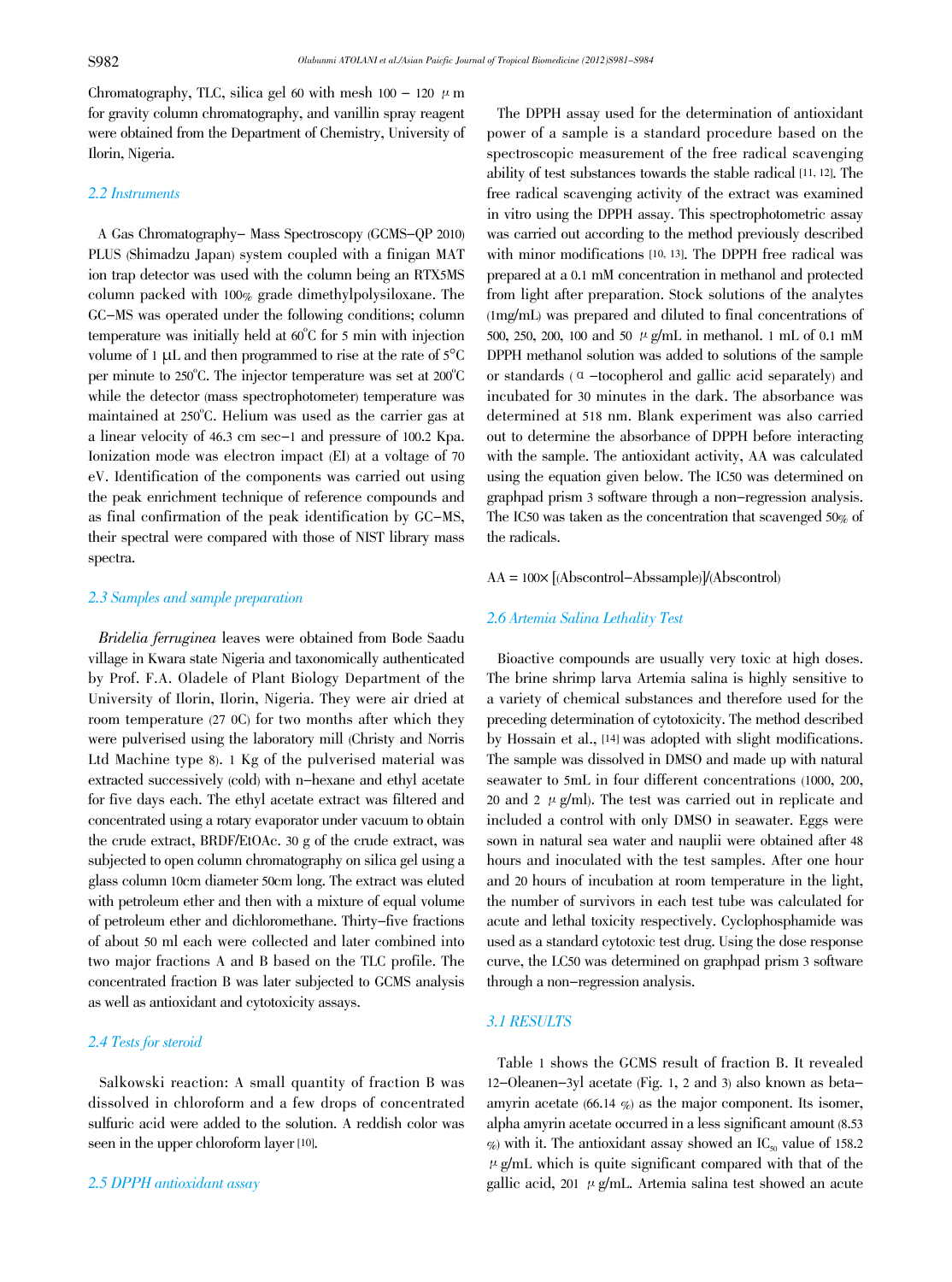#### Table 2

Brine Shrimp lethality test and DPPH antioxidant test of β-Amyrin acetate fraction from Bridelia ferruginea Leaves

| Samples Tested                   | Brine Shrimp lethality test   |                                     | DPPH antioxidant assay |                                    |
|----------------------------------|-------------------------------|-------------------------------------|------------------------|------------------------------------|
|                                  | $LC_{so}$ $\mu$ g/mL (Lethal) | LC <sub>50</sub> $\mu$ g/mL (Acute) | %DPPH $(1mg/mL)$       | $\text{IC}_{\text{so}}$ $\mu$ g/mL |
| $\beta$ –Amyrin acetate fraction | $5.862 \pm 18.60$             | $319.0 \pm 4.79$                    | 50.8                   | $158.2 \pm 4.02$                   |
| $\alpha$ – Tocopherol            | ND                            | ND                                  | 45.45                  | $4.577 \pm 2.38$                   |
| Gallic Acid                      | ND                            | ND                                  | 61.81                  | $201.1 \pm 1.65$                   |
| Cyclophosphamide                 | 0.0                           | $2506 \pm 4.73$                     | ND                     | ND                                 |

The results are presented as  $LC_{50}$  and  $IC_{50}$  values (  $\mu$  g/ml) at 95% Confidence Intervals (Cl). ND means not determined.

toxicity with LC<sub>50</sub> value of 319  $\mu$  g/mL and lethal dose with LC<sub>50</sub> value of 5.86  $\mu$  g/mL (Table 2) indicating that B. ferruginea could be a source of cytotoxic and antioxidant agents. Table 1

Percentage composition of the β-Amyrin acetate fraction.

| Peak no        | RI     | $\%$  | Name of Compound                              |
|----------------|--------|-------|-----------------------------------------------|
| 1              | 28.562 | 0.91  | 2-Pentadecanone, 6, 10, 14-timethyl           |
| $\overline{2}$ | 29.371 | 0.47  | $5-9,13-Pentadecatrien-2-one, 6,10,14-$       |
|                |        |       | trimethyl                                     |
| 3              | 29.980 | 3.04  | n-Hexadecanoic acid                           |
| $\overline{4}$ | 30.314 | 0.66  | Octadecanoic acid, ethyl ester                |
| 5              | 31.594 | 3.41  | $2-Hexadecen-1-0,3,7,11,15-trimethyl$         |
| 6              | 31.783 | 2.33  | delta(sup9)-cis-oleic acid                    |
| $\overline{7}$ | 32.027 | 2.30  | Octadecanoic acid                             |
| 8              | 32.412 | 1.11  | Octadecane, 1-(ethenyloxy)                    |
| 9              | 33.146 | 1.16  | Octadecanoic acid, 2-hydroxy-1, 3-propanol    |
| 10             | 33.667 | 1.24  | 4,8,12,16–Tetramethylheptadecan–4–olide       |
| 11             | 33.927 | 0.30  | 5,9,13–Pentadecatrien–2–one,6,10,14–trimethyl |
| 12             | 34.867 | 0.90  | 1-Eicosanol                                   |
| 13             | 36.510 | 8.53  | Alpha-amyrin acetate                          |
| 14             | 38.816 | 1.52  | Tetratetracontane                             |
| 15             | 39.718 | 66.14 | Beta-amyrin acetate                           |
| 16             | 40.352 | 5.96  | Stearyl aldehyde                              |

RI, Retention index identical to bibliography; MS, identification based on comparison of mass spectra.



**Fig. 1:** Structure of  $\beta$  – amyrin acetate. Molecular Formula:  $C_3H_3O_2$ Formula Weight: 468.761.



Fig. 2: Simulated 3D-structure of  $\beta$  – amyrin acetate



Fig. 3: Mass Spectrum obtained for 12-Oleanen-3yl acetate from Bridelia ferruginea

# 3.2 DISCUSSION

The cytotocity and antioxidant activities of the fraction indicated that the plant leaves could be a source of cytotoxic and antioxidant agents. The compound,  $\beta$  -amyrin acetate has been identified in very few plant sources and for the first time from Bridelia ferruginea. It has been identified as a very minor component in Centaurea ensiformis [15], Onorpodum caricum [16] and Allium sativum [17]. It has also been isolated from Tabernaemontana dichotoma and tested for its antidiabetic potential [18].  $\beta$  -amyrin acetate is commonly found to exist in it alcohol form, i.e β-amyrin. Both β-amyrin and β-amyrin acetate have been found in various part of Calendula officinalis [19]. The triterpene, β-amyrin was discovered in Ligustrum Species Leaves and found to possess anti-inflammatory activity in an in vivo experiment [20].  $\alpha$  and  $\beta$  -amyrins are isomers differing only in the position of a methyl substituent. Both of them have been found in (Rosmarinus officinalis L [21]. A mixture of  $\alpha$  and  $\beta$  -amyrins was isolated from protium heptaphyllum in the ration 2:1 respectively and found to inhibit platelet aggregation induced by collagen, adenosine diphosphate and arachidoic acid with IC<sub>50</sub> values of 38.4  $\mu$  g/ mL, 50. 3  $\mu$  g/mL and 77.4  $\mu$  g/mL respectively [22]. Both isomers were also found in this study with the  $\alpha$  -amyrin occurring as a minor constituent (8.53%). Interestingly,  $\beta$  -amyrin from Ardisia elliptica Thunb have been found to be six times more potent than aspirin in inhibiting collagen-induced platelet aggregation [22]. We presumed that the observed antioxidant and cytotoxicity activities reported must have been due to the presence of the major compound being  $β$  -amyrin acetate.

## 4. Conclusion